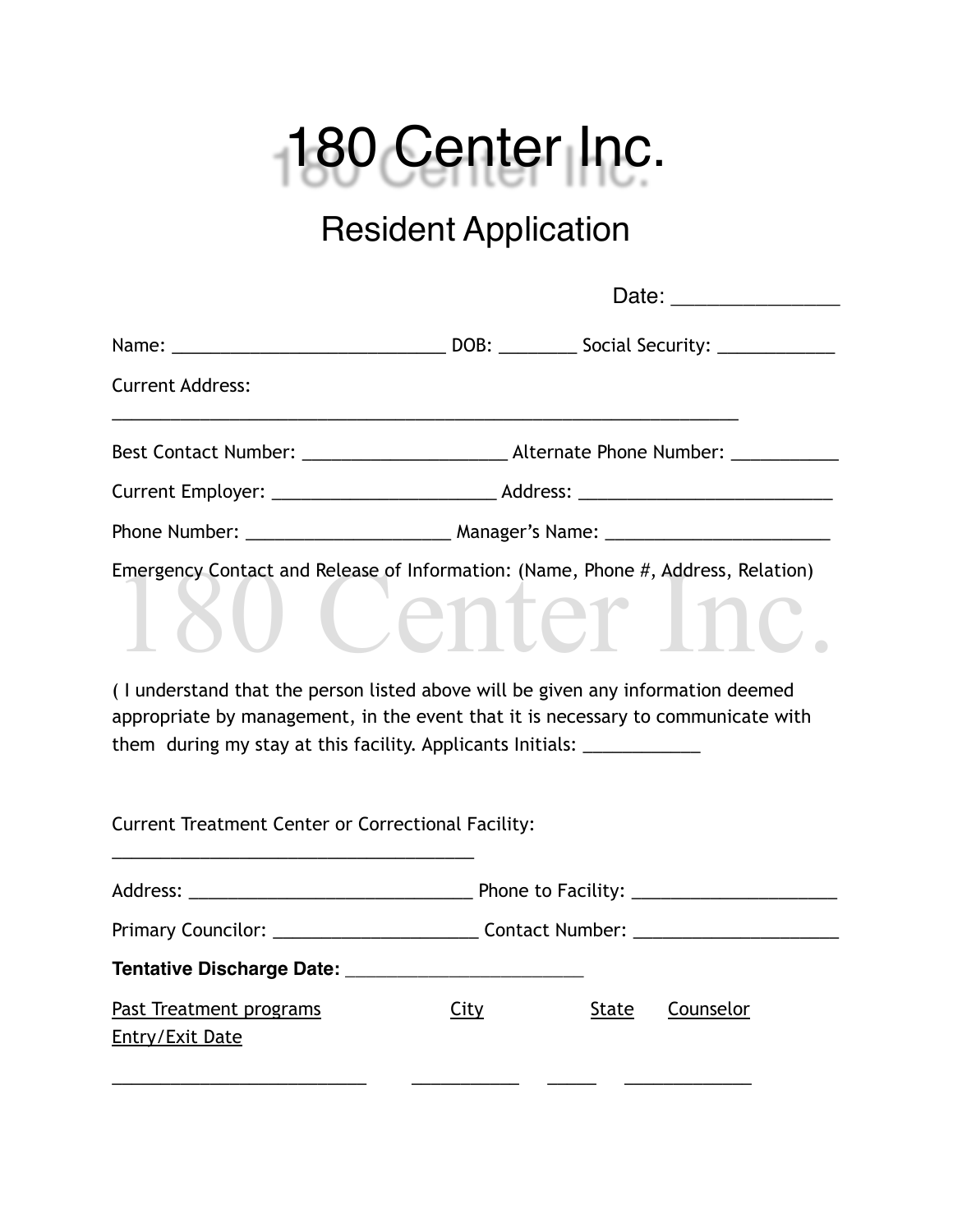| Have you ever lived in a Half-way, 3/4, or Sober House? YES or NO                       |
|-----------------------------------------------------------------------------------------|
|                                                                                         |
| Substance(s) used in past:                                                              |
|                                                                                         |
| Which recovery program are you working, i.e. AA, NA, or CR? ___ Do you attend           |
| What meetings do you attend?                                                            |
| Do you have a sponsor $(Y/N)$ ? ___ If yes, list sponsors first name and last initial:  |
| If no, why not?                                                                         |
| What is your current source of income?<br>Weekly income:                                |
| $\frac{1}{2}$                                                                           |
| Are you a legal guardian for any dependents $(Y/N)$ ? __ If yes, how will you deal with |
| Do you have child support obligation (Y/N)? __ Amount per month?                        |
| Ś.                                                                                      |
| Pending legal matters (Please explain):                                                 |
|                                                                                         |
| Past legal matters (Please explain):                                                    |
|                                                                                         |

\_\_\_\_\_\_\_\_\_\_\_\_\_\_\_\_\_\_\_\_\_\_\_\_\_\_ \_\_\_\_\_\_\_\_\_\_\_ \_\_\_\_\_ \_\_\_\_\_\_\_\_\_\_\_\_\_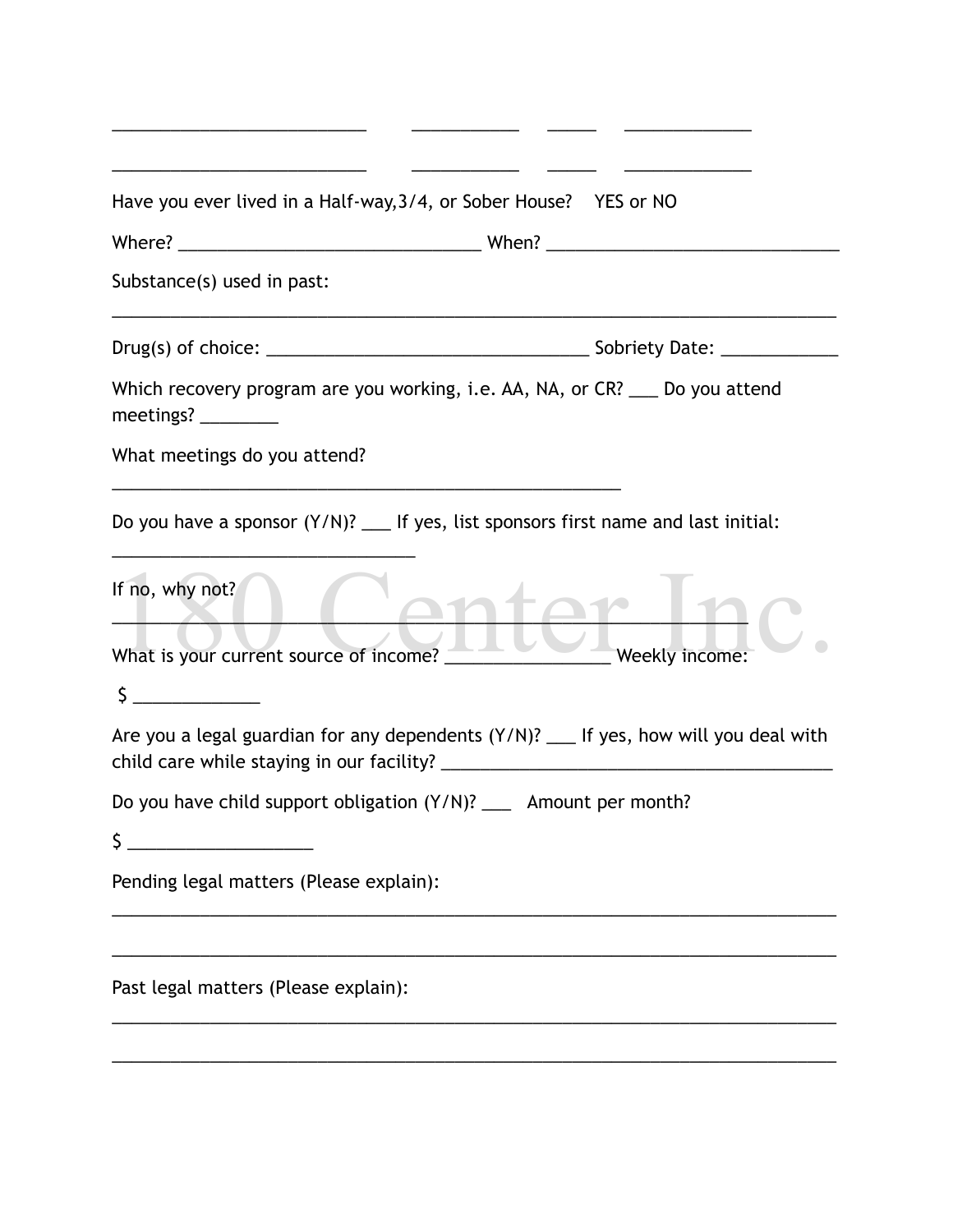| Have you ever been convicted of a felony (Y/N)? __ If yes, please explain: |  |
|----------------------------------------------------------------------------|--|
|----------------------------------------------------------------------------|--|

\_\_\_\_\_\_\_\_\_\_\_\_\_\_\_\_\_\_\_\_\_\_\_\_\_\_\_\_\_\_\_\_\_\_\_\_\_\_\_\_\_\_\_\_\_\_\_\_\_\_\_\_\_\_\_\_\_\_\_\_\_\_\_\_\_\_\_\_\_\_\_\_\_\_

| Are you required to register as a sex offender (Y/N)?                                                                                                                  |  |  |  |  |
|------------------------------------------------------------------------------------------------------------------------------------------------------------------------|--|--|--|--|
| Have you ever been convicted of arson (Y/N)?                                                                                                                           |  |  |  |  |
| Do you have any Mental Health diagnosis (Y/N)? ___ What is diagnosis?                                                                                                  |  |  |  |  |
| Have you ever experienced any suicidal ideations, attempts, or received in-patient<br>treatment for self-harming behaviors (Y/N)? ___ When? __________________________ |  |  |  |  |
| <b>Current Medications and Dosage:</b>                                                                                                                                 |  |  |  |  |
| (Y/N)?                                                                                                                                                                 |  |  |  |  |
| Are you participating in or about to enter a suboxone or other replacement program<br>Please list programs name and contact info?                                      |  |  |  |  |
| How did you hear about us?                                                                                                                                             |  |  |  |  |
| Why do you think you are a good fit for Sober living?                                                                                                                  |  |  |  |  |
| By signing this you are stating that the information provided is truthful.                                                                                             |  |  |  |  |